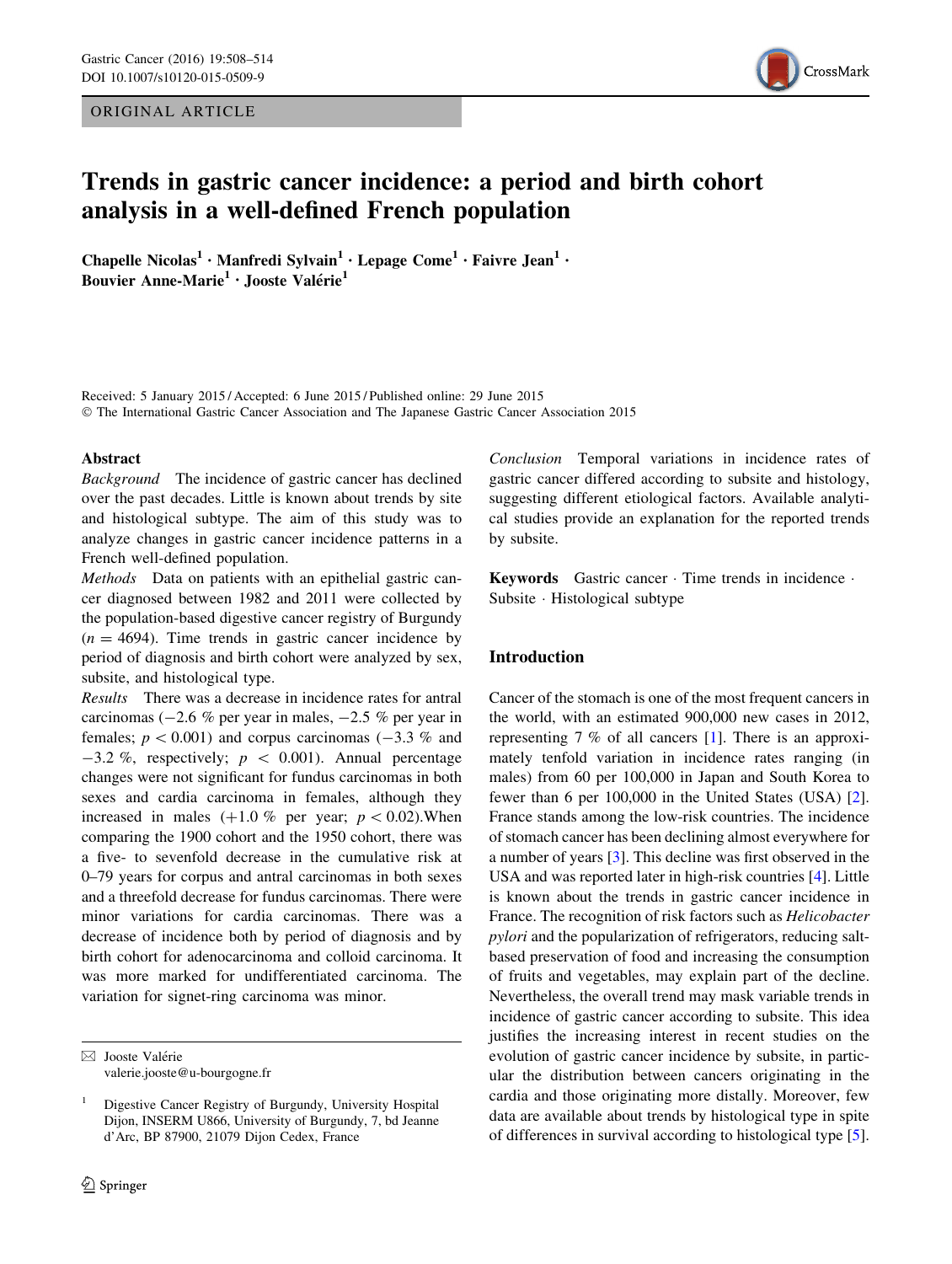Knowledge of time trends in incidence can provide clues for understanding the role of risk or protective factors in the etiology of the disease. In particular, the effect of period of diagnosis and birth cohort may be helpful in gaining further insight as to the nature of underlying causal factors. Thus, the aim of this study is to provide trends in gastric cancer incidence, over a 30-year period, in a French well-defined population, and especially to analyze the influence of period of diagnosis and birth cohort.

## Patients and methods

# Study population

The population-based digestive cancer registry records all digestive tract cancer diagnosed in two administrative districts of Burgundy, France (1,052,000 in 2009). The French National Commission of Data Processing and Civil Liberty (CNIL) authorized the Registry to conduct epidemiological studies. Cancer registration began in 1976 in the Côte-d'Or area and in 1982 in the Saône-et-Loire area. Thus, the study was conducted during the 1982–2011 period. Information is routinely collected from public and private pathology laboratories, university hospitals (including the cancer center), local hospitals, private specialists (gastroenterologists, surgeons, oncologists, radiotherapists), the hospital administrative data base, the Regional Health Service records (allowing identifying patients treated outside these areas), and monthly reviews of death certificates. Cases are not recorded through death certificates alone, but these are used to identify missing cases. Registration quality and comprehensiveness is certified every 4 years by an audit performed by the National Cancer Institute (INCa), the National Institute for Health and Medical Research (INSERM), and the National Public Health Institute (InVS).

### Studied variables

Subsite and morphology were coded according to the International Classification of Diseases for Oncology (ICD-03) [[6\]](#page-5-0). Tumor location was divided into cardia (C16.0), fundus (upper third) (C16.1), corpus (middle third) (C16.2), antrum and pylorus (lower third) (C16.3 and C16.4), overlapping contiguous subsite (C16.8), and unspecified subsite (C16.9). Morphology codes used included adenocarcinoma (8140/3, 8260/3, 8211/3), colloid carcinoma (8480/3), signet-ring cell carcinoma (8490/3), and undifferentiated carcinomas (8020/3). In 240 cases, the diagnosis was not histologically verified but was made from operative findings or medical imaging. Nonepithelial tumors were too heterogeneous and too uncommon to analyze trends in incidence: lymphoma  $(n = 136)$ , malignant endocrine tumors ( $n = 34$ ), gastrointestinal stromal tumors ( $n = 48$ , identified since 2002), sarcoma  $(n = 27)$ , and squamous cell carcinoma ( $n = 9$ ). These categories were excluded from analysis.

#### Statistical analysis

The population data used for calculating incidence rates were obtained from the National Institute for Statistics and Economic Studies (INSEE). Patients were assigned to a period according to the year of diagnosis of their gastric cancer and to a to a birth cohort according to their year of birth. Six successive quinquennia from 1982–1986 to 2007–2011 and 11 successive birth cohorts were described. Each birth cohort covered 5 successive years since birth. Results started with the 1900 birth cohort, which comprised the 5 years of births from 1898 to 1902, up to the 1950 birth cohort, which comprised the years 1948–1952.

For the purpose of comparison with other countries, incidence rates were directly age-standardized to the world standard population [[7\]](#page-5-0). Trends in incidence were investigated for each sex using Poisson regression with logarithmic offset, with the number of cancer cases modeled as a function of gender, age, and either calendar year or birth cohort [\[8](#page-5-0)]. First, for the purpose of description, annual average variations in incidence rates were estimated using a Poisson regression, adjusted for age, site, and histological type, with a linear effect of the year of diagnosis. Second, trends according to birth cohort were estimated for each sex using the best fitting age-cohort Poisson model using fractional polynomials to model the cohort effect [[9\]](#page-5-0). We examined trends in the cumulative risk over the age range 0–79 years between successive birth cohorts. The cumulative risk, usually expressed as a percentage, is derived from the sum of the age-specific incidence rates [\[10](#page-5-0)], and it represents the cumulative probability of developing the disease over the specified age range. The advantage of the cohort cumulative risk is that the age-specific rates used to estimate it are those actually experienced by persons in that birth cohort over the part of their lifespan that has actually been observed, or modeled from the observed data. Predicted relative risks is the risk of developing gastric cancer by sex, subsite, and histological type during the age span of 0 to 79 years compared to that of the first cohort. Data were analyzed using Stata 12 software.

## Results

## Overall incidence

A total of 4694 epithelial gastric cancers were diagnosed between 1982 and 2011. Gastric cancer age-standardized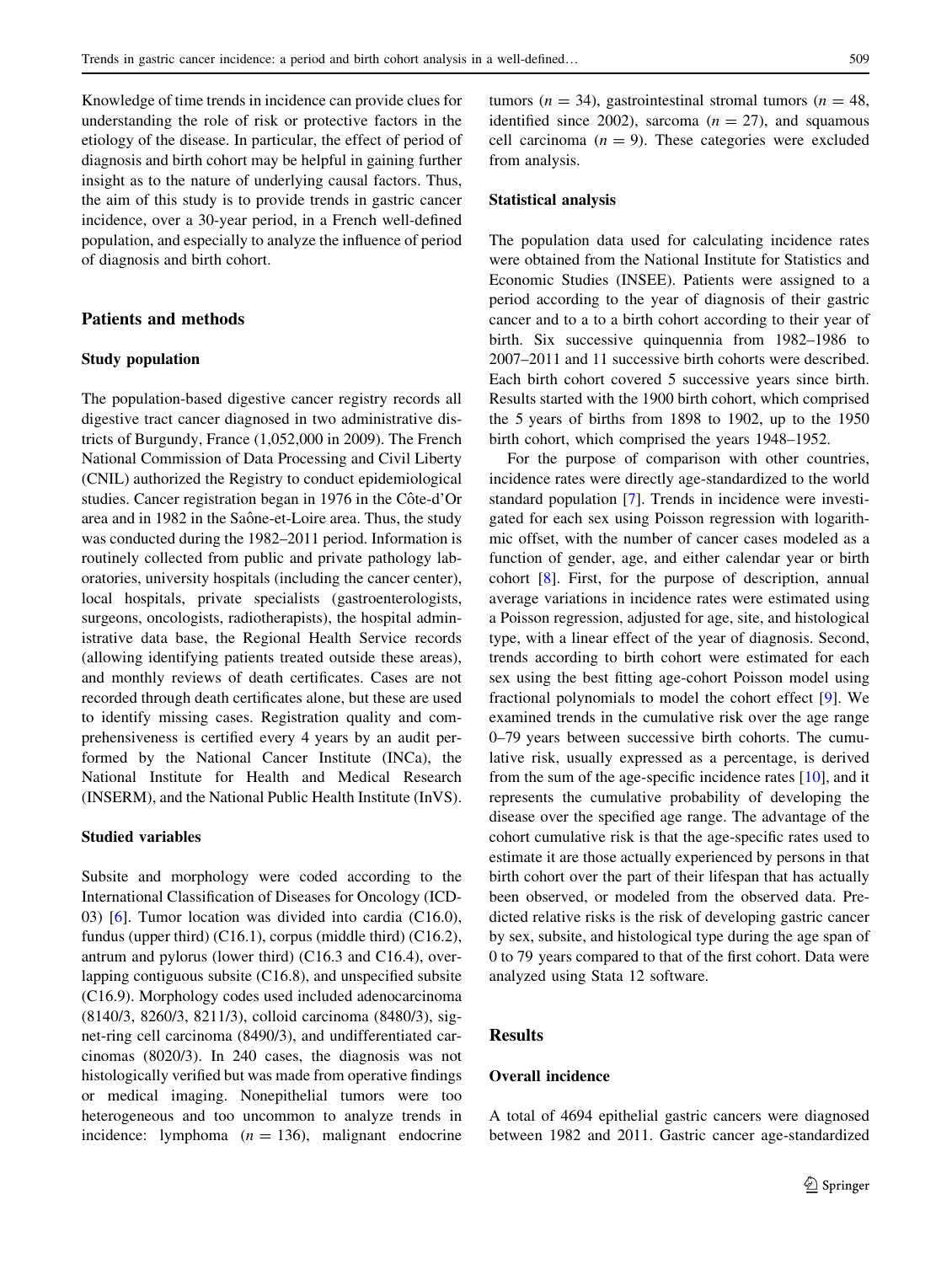incidence rate in males decreased from 14.9/100,000 for the 1982–1986 period to 7.4/100,000 for the 2007–2011 period. In females, the rates were 5.7 and 2.6, respectively. The average annual variation in gastric cancer incidence rates was  $-1.4 \%$  ( $p < 0.001$ ) in males and  $-1.7 \%$  $(p<0.001)$  in females. The male:female ratio remained similar over time, varying between 2.6 and 3.1 (Table 1).

Table [3](#page-3-0) plots the relative risk of developing a gastric cancer over the age range of 0 to 79 years by cohort of birth and by gender. There was a fivefold decrease in the cumulative risk between the 1900 cohort and the 1950 cohort. In males, the cumulative risk at 0–79 years decreased from 3.9 % among those born in 1900 to 0.9 % among those born in 1950. In females, it was, respectively, 1.5 % and 0.3 %.

#### Incidence by subsite

The time trends in incidence varied according to subsites as shown in Table 1. Between successive 5-year periods, incidence rates decreased significantly for antrum/pylorus and corpus for both genders. In contrast, there was a nonsignificant variation in incidence rates for fundus cancers in both genders. On the other hand, there was a slight increase in cardia cancer, which was significant in males, with an estimated annual increase of 1.0 % ( $p = 0.02$ ). The sex ratio was higher for cardia cancers, varying between 5.0 and 7.5, than for non-cardia cancers, varying between 2.1 and 2.6.

The time trends were more homogeneous over the different subsites in cumulative risk according to birth cohort (Table [2\)](#page-3-0). There was a decrease in the cumulative risk of antrum and corpus carcinomas, corresponding to a six- to sevenfold decrease for those born around 1950 compared to those born around 1900, for both males and females. The cohort effect was less important for cancers of the fundus with a threefold decrease in cumulative risk between the cohorts of 1900 and 1950. In contrast, cumulative risks by birth cohort were relatively similar over the different cohorts in males and females for cancers of the cardia.

## Incidence by histological type

The time trends in incidence by histological type were similar in males and in females (Table [3](#page-3-0)). There was a significant decrease in annual incidence of 2.3 % in males and 2.8 % in females for adenocarcinoma ( $p\lt0.001$ ). For colloid carcinoma, it was  $-2.7$  % in males ( $p = 0.03$ ) and  $-4.4\%$  ( $p < 0.03$ ) in females. The annual decrease in incidence was more pronounced for undifferentiated carcinomas,  $-6.1$  % and  $-8.3$  %, respectively ( $p < 0.001$ ): these represented 11.7 % of gastric epithelial cancers over the 1982–1986 period and 3.6 % over the 2007–2011 period. In contrast, there was no significant variation in incidence of signet-ring cell carcinoma.

The cumulative risk of developing an adenocarcinoma of the stomach over the age range of 0 to 79 years has decreased in successive birth cohorts, corresponding to a five- to sixfold decrease in males and females (Table [4](#page-4-0)). Similar trends in variation were found for colloid carcinoma. There was a striking decrease in undifferentiated carcinomas corresponding to a 35-fold decrease in males

Table 1 Age-standardized incidence rates by gender, subsite, and period of diagnosis

| Subsite        | Rate <sup>a</sup>      |      |           |           |           |           |                               |                  |  |  |  |  |  |
|----------------|------------------------|------|-----------|-----------|-----------|-----------|-------------------------------|------------------|--|--|--|--|--|
|                | 1982-1986<br>1987-1991 |      | 1992-1996 | 1997-2001 | 2002-2006 | 2007-2011 | Estimated annual % change     | $\boldsymbol{p}$ |  |  |  |  |  |
| Sex            |                        |      |           |           |           |           |                               |                  |  |  |  |  |  |
| Males          |                        |      |           |           |           |           |                               |                  |  |  |  |  |  |
| All cases      | 14.9                   | 12.3 | 11.3      | 9.6       | 9.5       | 7.4       | $-1.4$ ( $-1.8$ ; 3 $-0.98$ ) | < 0.001          |  |  |  |  |  |
| Cardia         | 3.0                    | 2.5  | 2.9       | 3.2       | 3.9       | 2.9       | $+1.0(0.16; +1.81)$           | 0.018            |  |  |  |  |  |
| Fundus         | 1.2                    | 1.4  | 1.2       | 1.1       | 1.3       | 0.9       | $+$ 0.45 (-1.78; +0.89)       | 0.510            |  |  |  |  |  |
| Corpus         | 3.5                    | 2.1  | 2.3       | 1.7       | 1.5       | 1.2       | $-3.25$ ( $-2.28$ ; $-4.22$ ) | < 0.001          |  |  |  |  |  |
| Antrum/pylorus | 4.7                    | 3.7  | 3.5       | 3.1       | 2.3       | 2.2       | $-2.61(-1.85; -3.37)$         | < 0.001          |  |  |  |  |  |
| Females        |                        |      |           |           |           |           |                               |                  |  |  |  |  |  |
| All cases      | 5.7                    | 4.4  | 3.6       | 3.3       | 3.2       | 2.6       | $-1.70$ ( $-2.28$ ; $-1.14$ ) | < 0.001          |  |  |  |  |  |
| Cardia         | 0.4                    | 0.5  | 0.4       | 0.6       | 0.5       | 0.5       | $+$ 0.30 (-1.38; +2.02)       | 0.645            |  |  |  |  |  |
| Fundus         | 0.4                    | 0.4  | 0.3       | 0.5       | 0.3       | 0.4       | $+1.20$ (-3.00; +0.63)        | 0.198            |  |  |  |  |  |
| Corpus         | 1.3                    | 0.7  | 0.7       | 0.6       | 0.7       | 0.5       | $-3.16$ ( $-1.87$ ; $-4.44$ ) | < 0.001          |  |  |  |  |  |
| Antrum/pylorus | 2.5                    | 1.7  | 1.8       | 1.4       | 1.2       | 1.0       | $-2.50$ ( $-1.59$ ; $-3.34$ ) | < 0.001          |  |  |  |  |  |

Data on overlapping subsite and unspecified site are not presented because of the small number of cases

<sup>a</sup> Number of cases per 100,000 inhabitants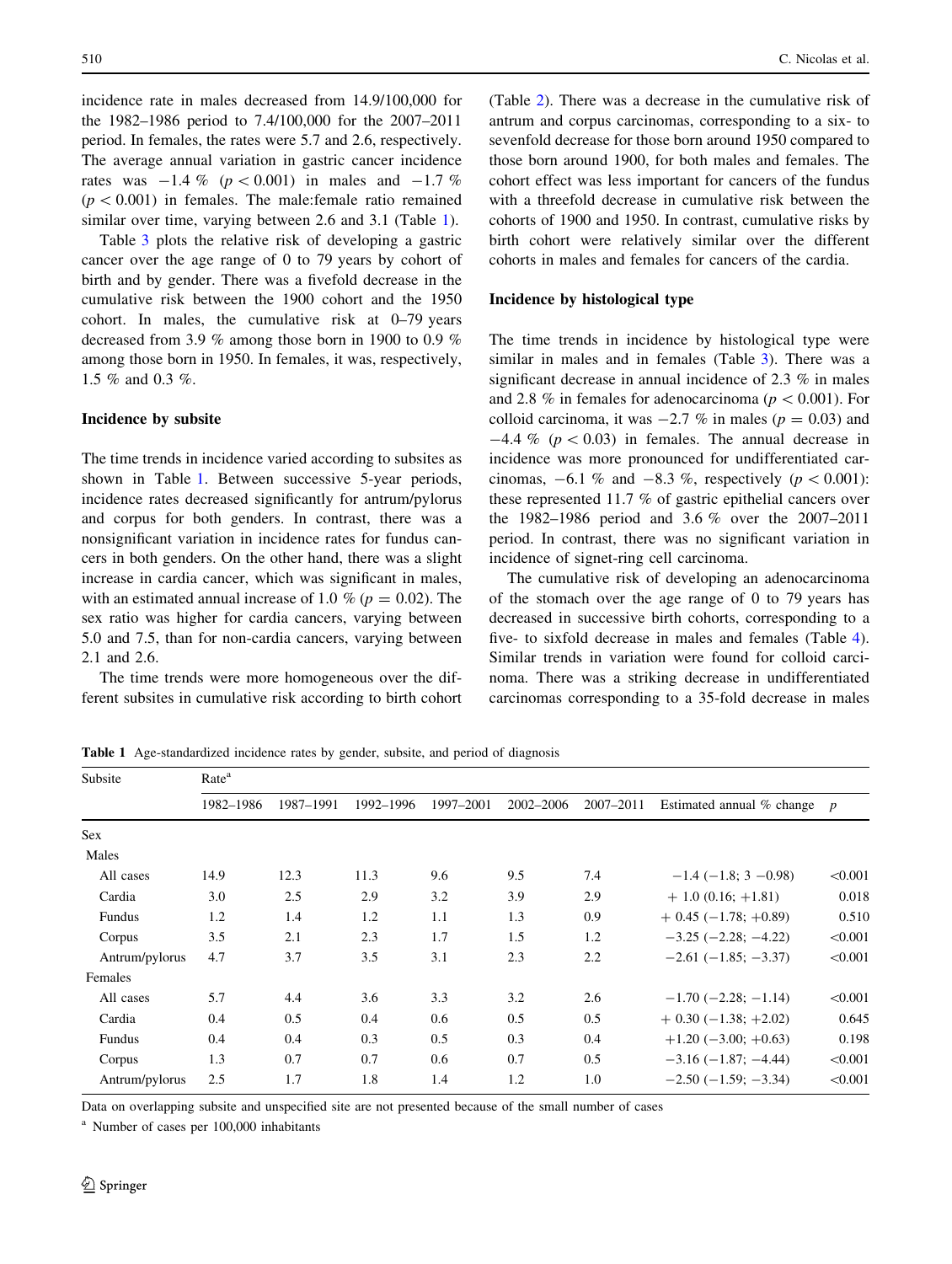|                | 1900 | 1910 | 1920 | 1930 | 1950<br>1940 |      | Cumulative risk in the<br>referent cohort $(\% )$ |
|----------------|------|------|------|------|--------------|------|---------------------------------------------------|
| Males          |      |      |      |      |              |      |                                                   |
| All sites      |      | 0.79 | 0.56 | 0.4  | 0.29         | 0.22 | 3.9                                               |
| Cardia         |      | 0.81 | 0.74 | 0.7  | 0.7          | 0.67 | 0.7                                               |
| Fundus         |      | 0.73 | 0.54 | 0.44 | 0.38         | 0.35 | 0.4                                               |
| Corpus         |      | 1.05 | 0.75 | 0.46 | 0.26         | 0.14 | 0.7                                               |
| Antrum/pylorus |      | 0.81 | 0.56 | 0.37 | 0.25         | 0.17 | 1.3                                               |
| Females        |      |      |      |      |              |      |                                                   |
| All sites      | 1    | 0.71 | 0.48 | 0.32 | 0.23         | 0.18 | 1.5                                               |
| Cardia         |      | 0.87 | 0.77 | 0.72 | 0.73         | 0.86 | 0.1                                               |
| Fundus         | 1    | 0.75 | 0.52 | 0.37 | 0.29         | 0.29 | 0.1                                               |
| Corpus         |      | 0.62 | 0.42 | 0.31 | 0.23         | 0.19 | 0.4                                               |
| Antrum/pylorus |      | 0.79 | 0.57 | 0.39 | 0.26         | 0.17 | 0.6                                               |
|                |      |      |      |      |              |      |                                                   |

<span id="page-3-0"></span>

|  |  |  | Table 2 Relative risk of developing gastric cancer by cohort of birth, sex, and subsite |  |  |  |  |  |  |  |  |  |
|--|--|--|-----------------------------------------------------------------------------------------|--|--|--|--|--|--|--|--|--|
|--|--|--|-----------------------------------------------------------------------------------------|--|--|--|--|--|--|--|--|--|

To obtain the cumulative risk for 0–79 years, multiply the cumulative risk in the referent cohort by the corresponding relative risk

Table 3 Age-standardized incidence rates by gender, histological type, and period of diagnosis

| Histological type             | Rate <sup>a</sup> |           | Estimated annual % change |           |               |                |                                |         |
|-------------------------------|-------------------|-----------|---------------------------|-----------|---------------|----------------|--------------------------------|---------|
|                               | 1982-1986         | 1987-1991 | 1992-1996                 | 1997-2001 | $2002 - 2006$ | $2007 - 2011$  | $1982 - 2011$                  | p       |
| <b>Sex</b>                    |                   |           |                           |           |               |                |                                |         |
| Males                         |                   |           |                           |           |               |                |                                |         |
| Adenocarcinoma                | 12.4              | 9.6       | 9.1                       | 7.8       | 7.7           | 5.4            | $-2.32$ ( $-1.84$ ; $-2.79$ )  | < 0.001 |
| Signet-ring cell<br>carcinoma | 1.2               | 1.6       | 1.5                       | 1.6       | 1.3           | 1.6            | $+0.98$ ( $-0.23$ ; $+2.20$ )  | 0.11    |
| Colloid carcinoma             | 0.6               | 0.3       | 0.4                       | 0.3       | 0.2           | 0.2            | $-3.31$ ( $-0.88$ ; $-5.68$ )  | 0.008   |
| Undifferentiated<br>carcinoma | 1.3               | 1.1       | 0.7                       | 0.2       | 0.5           | 0.3            | $-6.14(-4.30; -8.00)$          | < 0.001 |
| Females                       |                   |           |                           |           |               |                |                                |         |
| Adenocarcinoma                | 4.1               | 3.3       | 2.5                       | 2.3       | 2.3           | 1.8            | $-2.80$ ( $-2.14$ ; $-3.45$ )  | < 0.001 |
| Signet-ring cell<br>carcinoma | 0.7               | 0.9       | 1                         | 0.9       | 0.7           | 0.7            | $-0.95$ ( $-2.34$ ; $+0.47$ )  | 0.19    |
| Colloid carcinoma             | 0.2               | 0.1       | 0.1                       | 0.1       | $\mathbf{0}$  | $\overline{0}$ | $-4.86$ ( $-1.12$ ; $-8.46$ )  | 0.011   |
| Undifferentiated<br>carcinoma | 0.9               | 0.2       | 0.2                       | 0.1       | 0.2           | 0.1            | $-8.32$ ( $-5.88$ ; $-10.71$ ) | < 0.001 |

<sup>a</sup> Number of cases per 100,000 inhabitants

and 100-fold decrease in females when comparing those born in 1950 to those born in 1900. There was only slight variation for signet-ring cell carcinoma in both males and females.

# **Discussion**

Over a 30-year period, the overall incidence of gastric cancer has dramatically decreased in France. However, the most impressive aspect of our study was the diverging trends for gastric cancer incidence by subsite and histological type. The Burgundy registry is the most longstanding population-based digestive cancer registry in France. The multiplicity of information sources allows us to assume that nearly all newly diagnosed gastric cancers were recorded. When analyzing 30 years of incidence, it is necessary to evaluate the comparability of data over such a long period. The strength of our results lies in the fact that the registration scheme and the coding rules remained the same during the study period. With access to the pathological and clinical records of nearly all patients, each case could be carefully characterized. However, the diagnostic accuracy of the classification of gastric cancer by subsite has been questioned [\[11](#page-5-0), [12](#page-5-0)] because of the incompleteness of subsite recording in many cancer registries. In Burgundy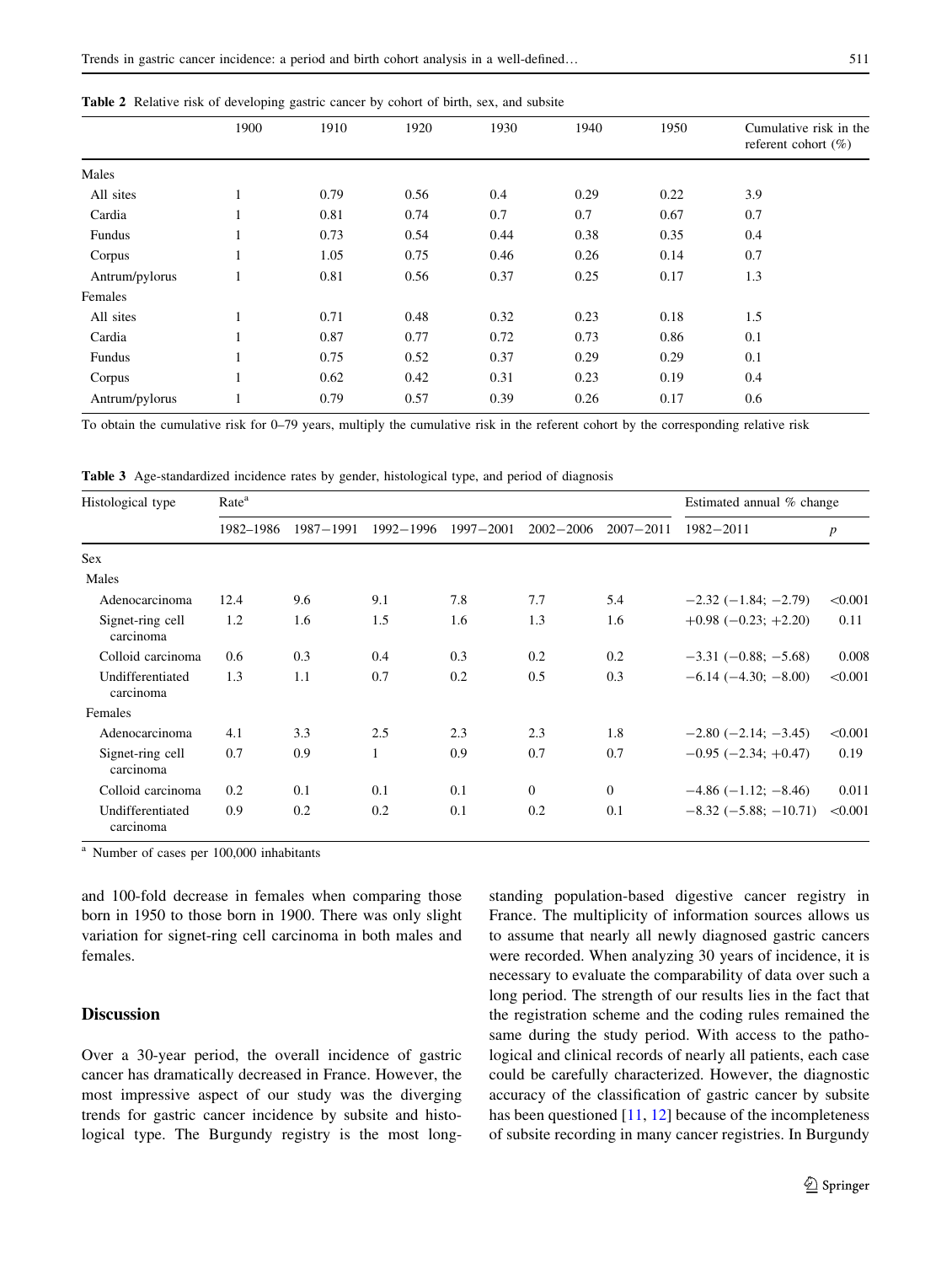|                            | 1900    | 1910 | 1920 | 1930 | 1940 | 1950 | Cumulative risk in the<br>referent cohort $(\% )$ |
|----------------------------|---------|------|------|------|------|------|---------------------------------------------------|
| Males                      |         |      |      |      |      |      |                                                   |
| Adenocarcinoma             |         | 0.77 | 0.53 | 0.37 | 0.26 | 0.19 | 3.50                                              |
| Colloid carcinoma          | $\perp$ | 0.99 | 0.64 | 0.38 | 0.2  | 0.14 | 0.20                                              |
| Signet-ring cell carcinoma |         | 1.16 | 1.23 | 1.26 | 1.25 | 1.21 | 0.20                                              |
| Undifferentiated carcinoma |         | 0.51 | 0.23 | 0.10 | 0.05 | 0.02 | 1.10                                              |
| Females                    |         |      |      |      |      |      |                                                   |
| Adenocarcinoma             |         | 0.72 | 0.49 | 0.33 | 0.23 | 0.17 | 1.10                                              |
| Colloid carcinoma          |         | 0.59 | 0.31 | 0.16 | 0.09 | 0.05 | 0.1                                               |
| Signet-ring cell carcinoma |         | 0.87 | 0.73 | 0.60 | 0.50 | 0.46 | 0.20                                              |
| Undifferentiated carcinoma |         | 0.49 | 0.19 | 0.06 | 0.02 | 0.01 | 0.60                                              |
|                            |         |      |      |      |      |      |                                                   |

<span id="page-4-0"></span>Table 4 Relative risk of developing epithelial gastric cancer by cohort of birth, sex, and histological type

To obtain the cumulative risk for 0-79 years, multiply the cumulative risk in the referent cohort by the corresponding relative risk

there has always been an interest in performing a complete and accurate classification of gastric cancer by subsite. The proportion of unknown subsite remained less than 5 % over the entire study period. Diagnosis procedure based on direct visualization of the tumor at endoscopy has not changed during the past 30 years. The endoscopy description was completed by the surgical and pathology reports. Misclassification of tumors was unlikely to explain the reported trends.

Incidence calculated by birth cohort and by period of diagnosis decreased for cancers of the intermediate and distal stomach whereas it was stable or even increasing for cancers of the cardia. For fundus cancers, decrease in incidence was seen only by cohort of birth. Our data suggest that cardia cancers have risk factors that differ from those of distal stomach cancers. Cancer registries data for the period 1980–2010 provide overall trends in incidence similar to those reported in this article in all populations except India [[4\]](#page-5-0). Trends in incidence by subsite are less homogeneous. If everywhere a decrease in incidence of corpus and antral cancer is reported, incidence trends differ from one study to another for cardia cancer. Some studies report an increase in incidence in both genders [\[3](#page-5-0), [13](#page-5-0), [14\]](#page-5-0) or only in males, as in our study  $[15, 16]$  $[15, 16]$  $[15, 16]$  $[15, 16]$ , and otherwise a stable incidence [\[17](#page-5-0)]. In some areas even a decrease in incidence is reported [\[18](#page-6-0), [19\]](#page-6-0). Descriptive epidemiological data suggest that time trends in gastric cancer incidence must take into account the fact that cardia cancer and more distal gastric cancer may have different etiologies.

In many studies, the reported data are limited to the period of analysis. Time trends by birth cohort and time trends by period of diagnosis bear different implications. The cohort effect is related to exposure to early-stage risk factors or protective factors with a long-term latency period affecting each cohort of birth. A period of diagnosis effect can be attributed to risk factors or protective factors involved in the late stage of carcinogenesis affecting all age groups or to changes in screening practices. The discrepancies between cohort and case–control studies are not surprising as they are not evaluating the same phases of carcinogenesis. Initiating factors are generally different, at least in part, from promoting factors. The tendency to consider that discrepant case–control studies are not representative of the truth must be abandoned. The two types of studies are providing different information. Available data on risk factors for intermediate and distal gastric cancers allow us to interpret time trends by cohort of birth and period of diagnosis. It is well established that Helicobacter pylori is the primary risk factor for non-cardia gastric cancer  $[20, 21]$  $[20, 21]$  $[20, 21]$  $[20, 21]$  $[20, 21]$ . It is estimated that 75 %  $[22]$  $[22]$  to 100 % [[23\]](#page-6-0) of non-cardia gastric cancers worldwide were attributed, least in part to H. pylori. Helicobacter pylori infection leads to a long carcinogenic process: chronic gastritis, which may progress to atrophic gastritis, intestinal metaplasia, dysplasia, and gastric cancer [[24\]](#page-6-0). The decrease in H. pylori infection in childhood for successive birth cohorts is considered as the main explanation of the observed cohort effect for distal cancer [\[25](#page-6-0)]. This decrease is mainly the result of better living conditions with improved hygiene and sanitation.

The decrease of salt intake over the generations can also contribute to the reported cohort effect for distal gastric cancers [[26\]](#page-6-0). The protective role of vegetables and fresh fruits reported in case–control studies and not in cohort studies could be attributed to a period effect [[27\]](#page-6-0). In the meta-analysis of case–control studies the relative risk for non-cardia gastric cancer was 0.61 (0.44–0.84) when comparing the highest to the lowest category of fruit consumption and 0.75 (0.59–0.95) when comparing the highest to the lowest category of vegetable consumption [[28\]](#page-6-0).

The slight variation in incidence for cardia gastric cancer by period of diagnosis and birth cohort suggests at least different etiological factors from more distal cancers. It is in particular the case for H. pylori infection, which is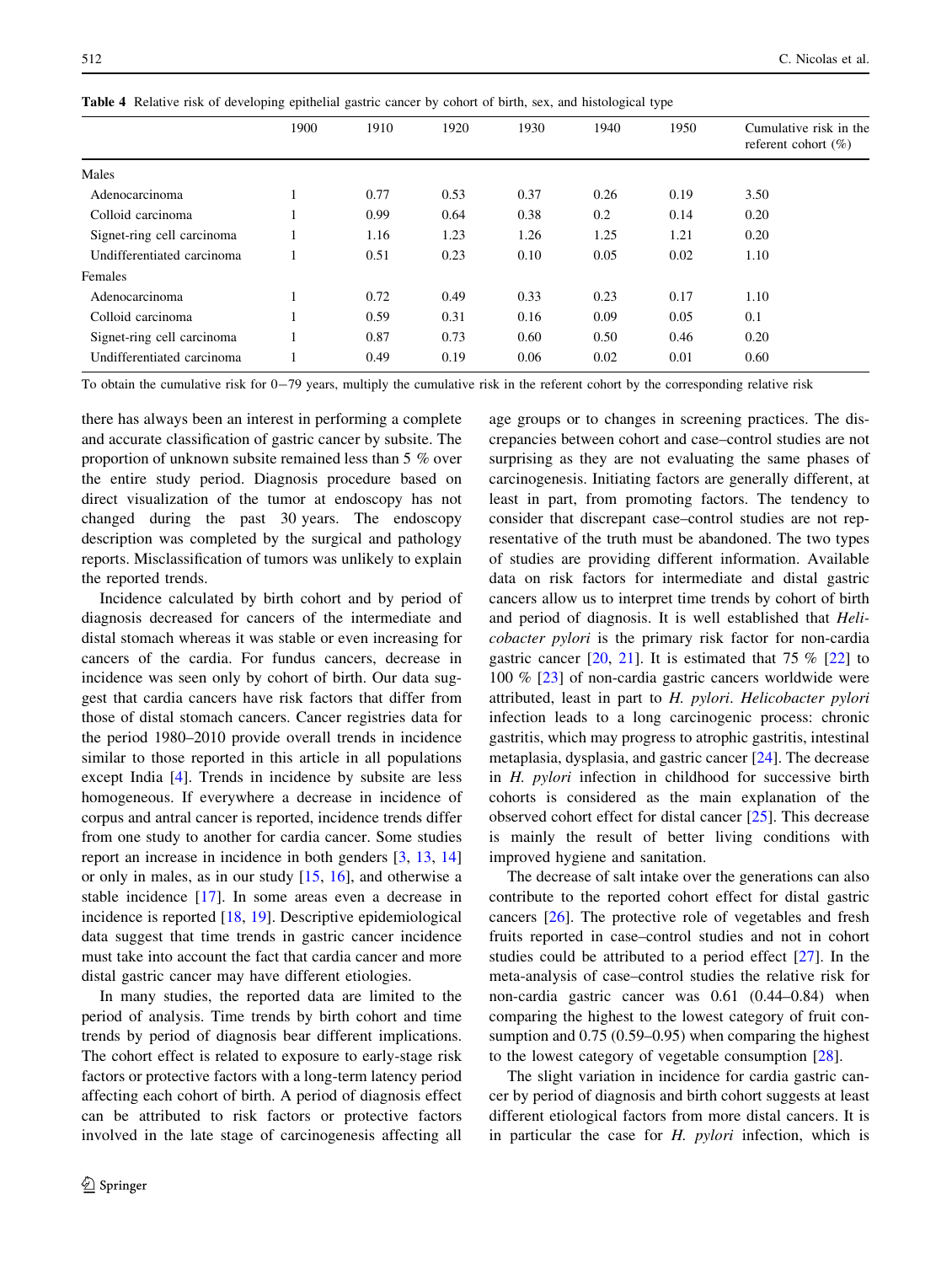<span id="page-5-0"></span>inversely associated with the risk of cardia cancer, suggesting its association with the absence of Helicobacter infection [\[29](#page-6-0), [30](#page-6-0)]. Identified risk factors can explain the absence of decrease of cardia cancer incidence. Cardia cancer is associated with cigarette smoking. A meta-analysis [[31\]](#page-6-0) has shown a relative risk estimate of 1.9 (95 % CI, 1.3–2.7) in smokers. The role of tobacco can explain that the sex ratio is two to three times higher for cardia cancers compared to other gastric cancers. Obesity is considered as one of the main risk factor for cardia cancer. Case–control studies have consistently shown an association between high body mass index  $(BMI)$  ( $>30$ ) and increased risk of cardia cancer [[32–34](#page-6-0)]. A meta-analysis has shown an elevated risk for cardia gastric cancer with a relative risk of 1.4 (1.2–1.7) in overweight subjects (BMI 25–30) and 2.1 in obese subjects (BMI  $>$  30). It has also been reported in a prospective study [[35\]](#page-6-0). The protective effect of fruits and vegetables is also reported from cardia gastric cancers. A meta-analysis showed for fruits a relative risk of 0.6 (95  $%$  CI, 0.4–0.8) when comparing the highest to the lowest category of consumption. For vegetables, it was 0.6 (95 % CI, 0.5–0.8) [[28\]](#page-6-0). The protective effect of fruits and vegetables can explain that, in contrast to esophageal adenocarcinoma where obesity and tobacco consumption play a major role, incidence rates did not increase for cardia cancer.

Little is known about trends in incidence by histological subtype, apart from some data reported from Japan [\[36](#page-6-0), [37\]](#page-6-0). Furthermore, it is still controversial as to which classification provides the most useful information from the epidemiological or prognostic point of view [[38\]](#page-6-0). In France, pathologists usually report using the WHO classification. Other classifications such as the Lauren classification are rarely used. In this context we chose the WHO classification, which classifies gastric cancer according to microscopic morphology. The decrease in incidence of adenocarcinoma and colloid carcinoma was of similar amplitude, both by period and by birth cohort. It was more marked for undifferentiated carcinoma, which has become very rare. This result is in contrast with data from Japan indicating a more marked decrease of welldifferentiated than poorly differentiated adenocarcinoma [\[37](#page-6-0)]. No analytical data are available to explain this difference. Contrasting with other histological types, there was no significant variation in incidence of signet-ring cell carcinoma. A similar trend was reported in Japan [\[36](#page-6-0)].

In conclusion, our analysis indicates that there was a dramatic decrease in gastric cancer incidence in men and in women during the past three decades and that cardia gastric cancers are epidemiologically distinct from intermediate and distal gastric cancers.

#### Compliance and ethical standards

Conflict of interest None.

### References

- 1. Ferlay J, Soerjomataram I, Ervik M, Dikshit R, Eser S, Mathers C, et al. GLOBOCAN 2012 v1.0, Cancer incidence and mortality worldwide: IARC CancerBase No. 11. International Agency for Research on Cancer, Lyon, 2013. <http://globocan.iarc.fr>. Accessed 20 Nov 2014.
- 2. Curado M, Edwards B, Shin H, Storm H, Ferlay J, Heanue M, et al. Cancer incidence in five continents. IARC Scientific Publications no.<sup>o</sup>160, Lyon, 2007.
- 3. Wu H, Rusiecki JA, Zhu K, Potter J, Devesa SS. Stomach carcinoma incidence patterns in the United States by histologic type and anatomic site. Cancer Epidemiol Biomark Prev. 2009;18:1945–52.
- 4. de Martel C, Forman D, Plummer M. Gastric cancer: epidemiology and risk factors. Gastroenterol Clin N Am. 2013;42:219–40.
- 5. Roy P, Piard F, Dusserre-Guion L, Martin L, Michiels-Marzais D, Faivre J. Prognostic comparison of the pathological classifications of gastric cancer: a population-based study. Histopathology (Oxf). 1998;33:304–10.
- 6. WHO. International Classification of Disease for Oncology, 3rd revision. 1993; Genève.
- 7. Smith PG (1002) Cancer incidence in five continents. Comparison between registries: age-standardized rates. IARC Sci Publ 1992:865–870
- 8. Esteve J, Benhamou E, Raymond L (1994) Statistical methods in cancer research. Volume IV. Descriptive epidemiology. IARC Sci Publ 1994:1–302
- 9. Royston P, Ambler G, Sauerbrei W. The use of fractional polynomials to model continuous risk variables in epidemiology. Int J Epidemiol. 1999;28:964–74.
- 10. Day NE (1992) Cancer incidence in five continents. Cumulative rate and cumulative risk. IARC Sci Publ 1992:862–864
- 11. Camargo MC, Anderson WF, King JB, Correa P, Thomas CC, Rosenberg PS, et al. Divergent trends for gastric cancer incidence by anatomical subsite in US adults. Gut. 2011;60:1644–9.
- 12. Ekstrom AM, Signorello LB, Hansson LE, Bergstrom R, Lindgren A, Nyren O. Evaluating gastric cancer misclassification: a potential explanation for the rise in cardia cancer incidence. J Natl Cancer Inst. 1999;91:786–90.
- 13. He YT, Hou J, Chen ZF, Qiao CY, Song GH, Meng FS, et al. Trends in incidence of esophageal and gastric cardia cancer in high-risk areas in China. Eur J Cancer Prev. 2008;17:71-6.
- 14. Jezequel J, Bessaguet C, Verveur C, Faycal J, Richert Z, Metges JP, et al. Trends in incidence, management, and survival of gastric and cardia carcinomas in the area of Finistere (France) between 1984 and 2003. Eur J Gastroenterol Hepatol. 2010;22:1412–9.
- 15. Aragones N, Izarzugaza MI, Ramos M, Chirlaque MD, Almar E, Martinez C (2010) Trends in oesophago-gastric cancer incidence in Spain: analysis by subsite and histology. Ann Oncol. 2010; 21(Suppl 3):69–75
- 16. Dikken JL, Lemmens VE, Wouters MW, Wijnhoven BP, Siersema PD, Nieuwenhuijzen GA, et al. Increased incidence and survival for oesophageal cancer but not for gastric cardia cancer in the Netherlands. Eur J Cancer. 2012;48:1624–32.
- 17. Dassen AE, Lemmens VE, van de Poll-Franse LV, Creemers GJ, Brenninkmeijer SJ, Lips DJ, et al. Trends in incidence, treatment and survival of gastric adenocarcinoma between 1990 and 2007: a